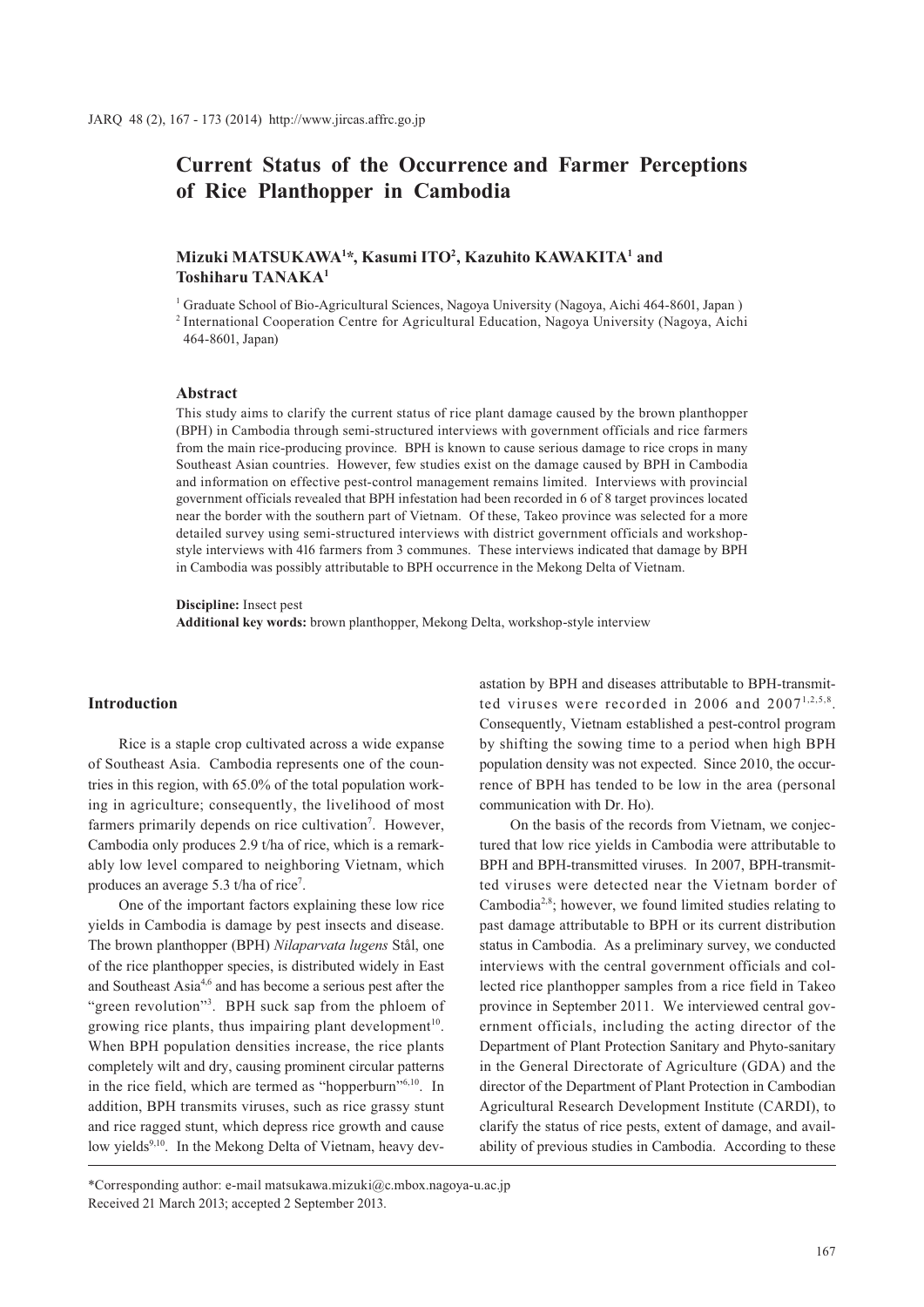officials, the occurrence of BPH and resultant damage has recently become a major problem. Additional field surveys were conducted, in which rice planthoppers were collected using light traps, with BPH being the main rice planthopper species collected. These observations indicate that BPH is a credible pest in Cambodia, as well as in the Mekong Delta of Vietnam. It is important to understand the occurrence of BPH in Cambodia to design an effective control system against this pest in the southern part of the Indochina peninsula. This study aims to determine the extent of BPH-damage in Cambodia through semi-structured interviews with government officials and workshop-style interviews with rice farmers.

## **Materials and Methods**

## **1. Semi-structured interviews with Provincial Department of Agriculture officials**

We selected 8 of 24 provinces in Cambodia as study areas to determine the extent of BPH-damage. These 8 provinces are generally recognized as being main rice-producing areas<sup>12</sup>, and as such, are representative of the current situation across the entire rice-producing area of Cambodia. Semi-structured interviews are a qualitative method in which the interview is followed by a pre-determined questionnaire and interviewees are allowed to respond freely. This type of interview was conducted with the directors or vice directors at the Provincial Department of Agriculture (PDA) offices in December 2011. The interviews were focused on the levels of BPH infestation within their provinces. We then selected 1 province (Takeo) that had been subject to BPH-damage, to conduct a further detailed survey.

## **2. Semi-structured interviews with District Agricultural Office officials in the damaged area**

Semi-structured interviews with the chief or vice chief at the district agricultural offices (DAO) of the selected province were conducted in January 2012 using a questionnaire form to determine the extent of BPH-damage within their districts. We then selected 3 of 10 districts to conduct interviews with farmers.

# **3. Workshop-style interviews with rice farmers in the damaged area**

#### (1) Data collection

Workshop-style interviews are a type of participatory rural appraisal, and were conducted in the study area to determine the extent to which the farmers were able to recognize BPH-damage. For the purposes of this study, a commune was chosen from each selected district, with communes from different locations selected to analyze the differences among locations. For instance, R-commune was

located in the middle of Takeo province, while CT- and PRcommunes were located in northern and southern areas, respectively. The rice farmers from all 38 villages in the 3 communes participated in workshop-style interviews during February 2012. We requested through the village chief that 10–15 rice farmers participate in the workshop conducted in each village. The participants were asked questions related to their rice farming techniques and BPH-damage. To collect accurate data and avoid misunderstanding as far as possible, most questions were visual; tables, pictures, letters, and figures were used, with farmers answering questions by placing colored paper onto large-sized posters.

The participants were asked what rice varieties they had cultivated from 2006 to 2011, along with their annual rice-planting plan. Rice varieties in Cambodia are generally categorized into 3 types based on the growing duration: late (L), medium (M), and early (E) maturing varieties<sup>16</sup>. A number of questions were asked about this issue, because the farmers used wide-ranging rice varieties.

Photographs of BPH specimens and hopperburn attributable to BPH were shown to the farmers, and they were questioned about the rice varieties (late, medium, and earlymaturing varieties) damaged from 2006 to 2011. Furthermore, data were requested regarding BPH-damage at different rice-growth stages and the extent of damage. The rice-growth stage was categorized into 3 groups: (1) from sowing to transplanting (BT), (2) from transplanting to flowering (BF), and (3) from flowering to harvesting (BH). The extent of damage was classified into 2 groups based on the percentage of damaged area, because the subjective interpretation of damage differed among farmers depending on the size of their fields: (1) A-damage: when hopperburn covered more than half the area of their rice field and (2) Bdamage: when hopperburn covered less than half the area of their rice field.

#### (2) Data analysis

Logistic regression analysis was used to determine the association significance. The objective variable was whether they observed BPH-damage (Yes =  $1$ , No = 0) for each extent of damage (A-/B-damage). The independent variables were (1) commune location (R, CT, and PR), (2) year (from 2006 to 2011), (3) rice variety (late-, medium-, and early-maturing varieties), and (4) rice growth stage (pretransplanting, pre-flowering, and pre-harvesting). Excel statistical analysis add-in software (Excel statistic 2012; Social Survey Research Information Co., Ltd., Tokyo, Japan) was used to analyze the data. The statistical significance (denoted using an asterisk) was set at  $P < 0.05$ .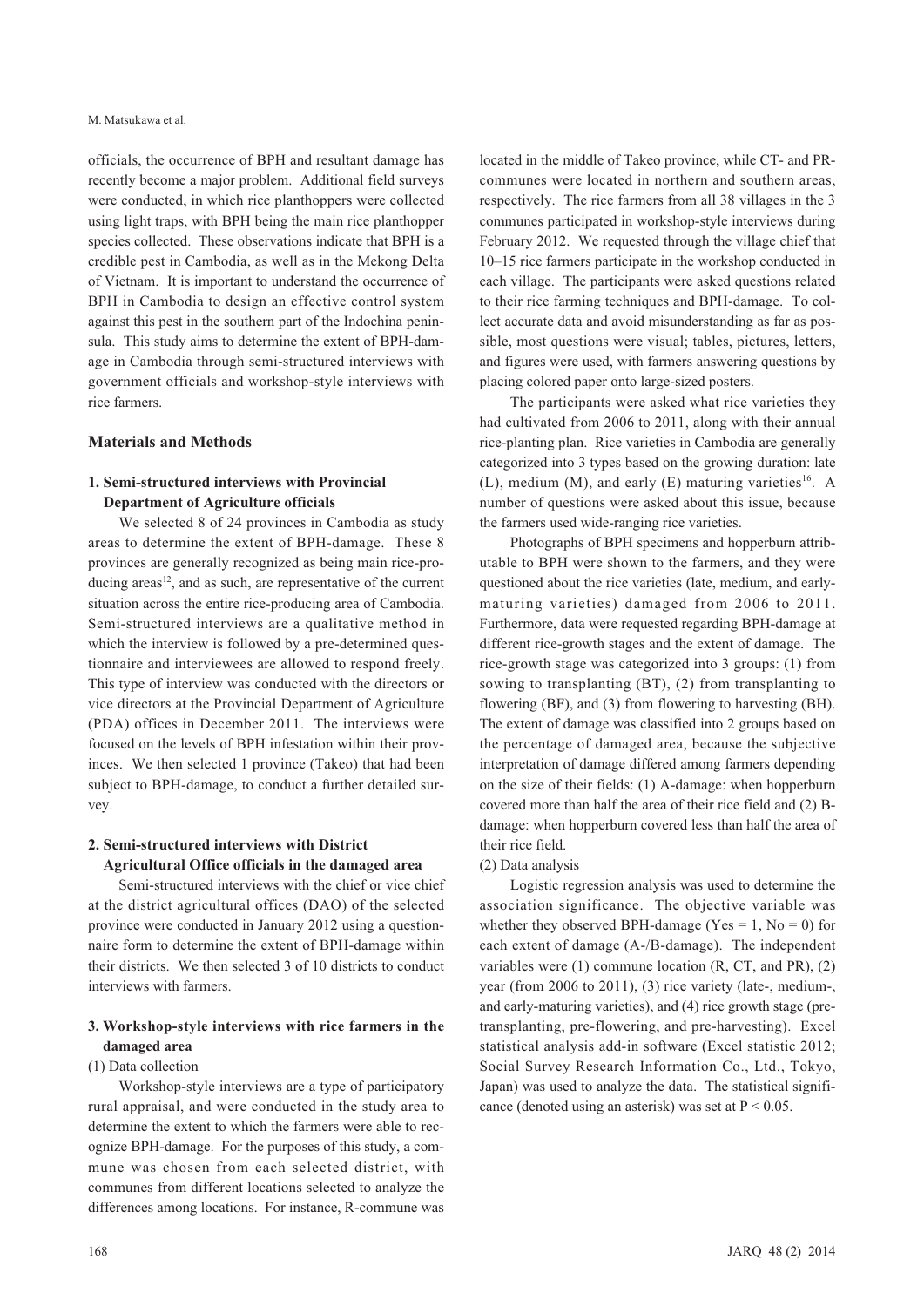## **Results**

# **1. Status of BPH-damage as determined from semistructured interviews with PDA officials in highyield areas**

Fig. 1 shows the damage attributable to BPH in the 8 target provinces, with damage expressed as all or none. In 2007, BPH-damage was identified in 6 provinces located near the Vietnam border. After 2008, damage continued to occur in Takeo (TK), Svay Rieng (SR), and Prey Veng (PV) provinces. In contrast, damage was not recorded in 2 other provinces located near Thailand for 6 successive years (Fig. 1). Among the 8 provinces, Takeo province was selected as the target for the in-depth survey.

# **2. Status of BPH-damage determined from semistructured interviews with DAO officials in Takeo province**

The extent of damage attributable to BPH in all 10 districts of Takeo province is shown in Fig. 2, with damage expressed as all or none. In 2007, BPH-damage was identified in all districts. After 2008, the damage seemed to occur in only a few districts located close to Vietnam.

# **3. Recognition of rice planthoppers by farmers in Takeo province from workshop-style interviews**

Workshop-style interviews were conducted in 3 communes, with 416 valid responses (R: 110; CT: 179; PR: 127



**Fig. 1. Brown planthopper (BPH) damage in the main riceproducing provinces of Cambodia from 2006 to 2011** Provinces: KP, Kampot; TK, Takeo; KD, Kandal; PV, Prey Veng; SR, Svay Rieng; KC, Kampong Cham; BM, Banteay Meanchey; BB, Battambang; gray-color: provinces damaged by BPH.



**Fig. 2. Brown planthopper (BPH) damage in Takeo province from 2006 to 2011** Gray: districts damaged by BPH.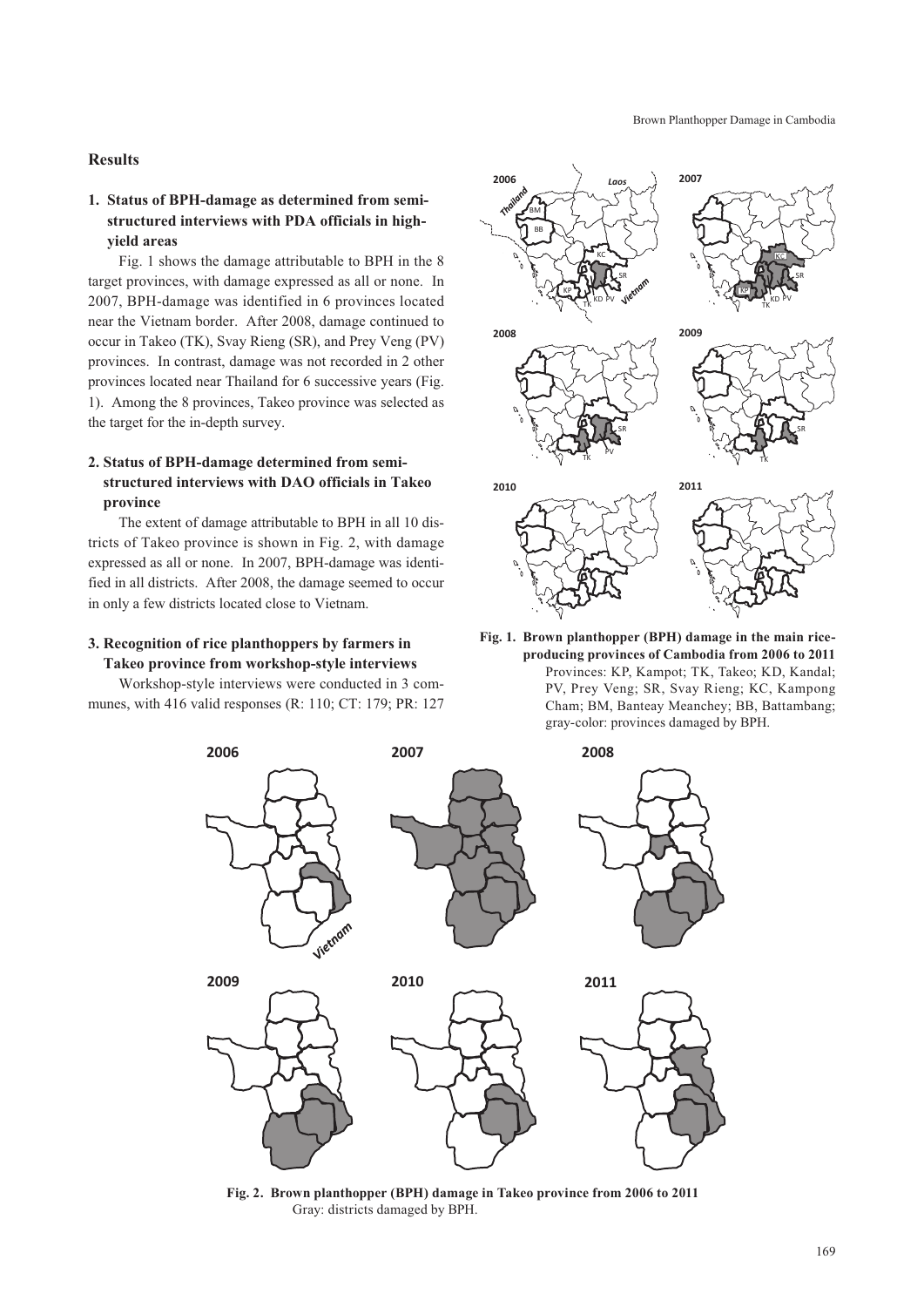M. Matsukawa et al.

Commune 2006 2007 2008 2009 2010 2011 Variety  $\frac{\%}{\%}$  of Variety  $\frac{\% \text{ of}}{\text{users}}$ Variety  $\frac{\% \text{ of}}{\text{users}}$ Variety  $\frac{\% \text{ of}}{\text{users}}$ Variety  $\frac{\% \text{ of}}{\text{users}}$ Variety  $\%$  of users \*1 \*2 \*3 **R (110)** Dn L 60.9 Dn L 61.8 Dn L 61.8 Dn L 61.8 Dn L 61.8 Dn L 61.8 6K L 14.5 6K L 15.5 Sb M 16.4 Tls L 20.9 Tls L 31.8 Tls L 40.0 No M 14.5 No M 14.5 6K L 15.5 Ss L 16.4 No M 17.3 No M 21.8 Tls L 13.6 Tls L 14.5 Ss L 15.5 No M 16.4 Ss L 16.4 6K L 18.2 Ss L 12.7 Ss L 14.5 No M 15.5 Sb L 15.5 6K L 15.5 Ss L 16.4 Sb M 14.5 Sb L 15.5 Prl M 16.4 **CT (179)** Dn L 71.5 Dn L 71.5 Dn L 71.5 Dn L 71.5 Dn L 71.5 Dn L 71.5 IR66 E 59.8 IR66 E 61.5 IR66 E 63.7 IR66 E 64.8 IR66 E 68.2 IR66 E 68.2 Tls L 57.0 Tls L 59.2 Tls L 59.8 Tls L 60.3 Tls L 62.0 Tls L 64.2 No M 43.0 No M 43.0 No M 45.3 No M 45.8 No M 45.3 No M 45.3 Dn M 26.3 Dn M 26.3 Dn M 26.3 J M 27.9 J M 27.9 J M 29.1 **PR (127)** Dn L 66.1 Dn L 66.1 Dn L 66.1 Dn L 66.1 IR504 E 76.4 IR504 E 85.8 Nm L 50.4 Nm L 50.4 Nm L 51.2 IR504 E 55.9 Dn L 66.1 Dn L 66.1 Si L 48.0 Si L 48.0 Si L 48.8 Nm L 50.4 Nm L 50.4 Si L 51.2 IR504 E 25.2 IR504 E 30.7 IR504 E 36.2 Si L 48.0 Si L 49.6 Nm L 50.4 Ak L 13.4 Ak L 14.2 Ak L 15.0 Ak L 15.0 Ckl L 18.9 Ckl L 21.3

**Table 1. The top 5 rice varieties cultivated in the R, CT, and PR communes**

\*1 Parentheses show the number of participants.

\*2 Rice varieties: L, late-maturing; M, mid-maturing; E, early-maturing.

 L; Dn (Domnarb), 6K (6 kour), Tls (Tom leak sleak), Ss (Srov Sor) Nm (Neang Minh), Si (Si Sol), Ckl (Chhung kung leak), Ak (Angkong), Sb (Sor Bronab), M; No (No Name), Dn (Domnarb), J (Jasmin), Plr (Prong Lolork), E; IR66 (IR66), IR504 (IR504.04).

\*3 The percentage of users was calculated based on the number of farmers that cultivated each variety divided by the number of participants.

farmers) obtained from 530 participants for the analysis  $(78.5\%)$ .

(1) Major rice varieties

The top 5 cultivated rice varieties from 2006 to 2011 are shown in Table 1. In all 3 communes, late (L) maturing varieties were primarily cultivated, whereas the specific varieties were cultivated to different extents in each commune. However, the major rice varieties used in each commune followed the same order of ranking during the 6 years, except for IR504.04 in PR-commune, the cultivation of which has soared over the 6-year period (Table 1).

#### (2) Rice planting schedule

In general, the rainy season begins in mid-April, with the rainfall increasing until October<sup>13</sup>. Farmers started to sow early (E) maturing varieties from May to June and harvested these crops in August to September (E1). In comparison, farmers started planting late (L) and medium (M) maturing varieties from June to July and harvested them in November/December, although slight differences were noted among the methods used by the farmers. In the PRcommune, early (E) maturing varieties were also cultivated from the end of the rainy season to the beginning of the dry season, from October to January (E2) (Fig. 3). This behavior indicates the farmers in the target area mainly cultivated rice during the rainy season.



**Fig. 3. Annual Rice planting schedule in R, CT, and PR communes**

\*1 Rice varieties: late- (L), mid- (M), and early- (E) maturing varieties. \*2 Rice-growing stages: diagonal-lined square, seedling stage; gray square, growing stage; black square, harvest stage.

#### (3) Recognition of rice planthopper damage by farmers

The farmers were interviewed about the rice plants that died because of symptoms similar to hopperburns, with questions asked about the year, variety, rice-growth stage, and extent of damage. The responses of the farmers were confirmed based on whether they recognized the small insects at the bottom of the rice stems in photographs of BPH and hopperburn, despite the difficulty in identifying specific rice planthopper species.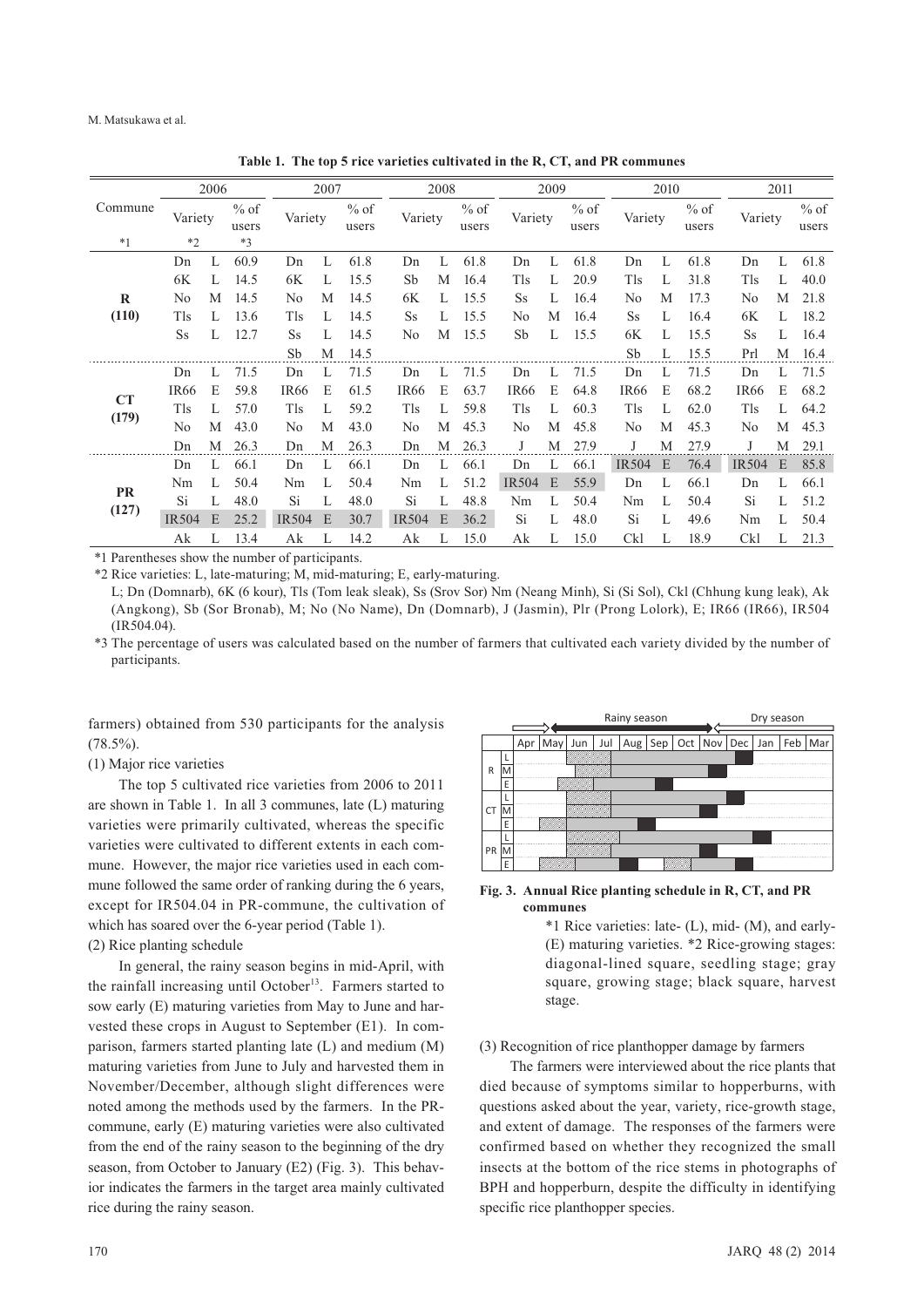| Commune | $*_{1}$ |          |                |                | R(110)         |              |                |                |              |                |                | CT(179)        |                |              |                |                          |                |              | PR (127)       |                |                |                |
|---------|---------|----------|----------------|----------------|----------------|--------------|----------------|----------------|--------------|----------------|----------------|----------------|----------------|--------------|----------------|--------------------------|----------------|--------------|----------------|----------------|----------------|----------------|
|         | Variety |          | $*3BT$         |                |                | <b>BF</b>    | <b>BH</b>      |                |              |                | <b>BT</b>      |                | BF             |              | BH             |                          | <b>BT</b>      |              |                | BF             |                | BH             |
| Year    | $*2$    | $*4s$    | А              | B              | A              | B            | A B            |                | S            |                | A B            |                | A B            | A            | B              | S                        | A              | B            |                | A B            | A B            |                |
|         | L       | 100      | $\theta$       | $\theta$       | $\overline{7}$ | $\theta$     | $\theta$       | $\theta$       | 174          | 9              | 12             | 16             | 9              | $\theta$     | $\theta$       | 124                      | $\mathbf{1}$   | 6            | 15             | 16             | $\theta$       | $\theta$       |
|         | M       | 38       | $\overline{0}$ | $\overline{0}$ | $\Omega$       | $\mathbf{0}$ | $\Omega$       | $\mathbf{0}$   | 149          | 13             | 6              | 16             | 8              | 4            | $\mathbf{0}$   | 11                       | $\Omega$       | $\Omega$     | $\overline{0}$ | $\mathbf{0}$   | $\Omega$       | $\overline{0}$ |
| 2006    | E1      | 15       | $\theta$       | $\theta$       | $\Omega$       | $\theta$     | $\theta$       | $\theta$       | 107          | $\theta$       |                | $\overline{0}$ | $\theta$       | $\Omega$     | $\theta$       | 33                       | 1              | $\theta$     | $\overline{0}$ | $\theta$       | $\Omega$       | $\theta$       |
|         | E2      |          |                |                |                |              |                |                |              |                |                |                |                |              |                |                          | $\overline{0}$ | $\mathbf{0}$ | $\overline{0}$ | $\overline{0}$ | $\Omega$       | $\overline{0}$ |
|         | L       | 105      | $7^{\circ}$    | -15            | 5              | 19           | $\overline{0}$ | $\theta$       | 174          | 6              | 21             | 23             | 34             | $\mathbf{0}$ | $\theta$       | 124                      | 11             | 19           | 34             | 42             | $\theta$       | $\overline{0}$ |
|         | M       | 40       | $\theta$       | $\mathbf{0}$   | $\Omega$       | $\mathbf{0}$ | $\theta$       | $\mathbf{0}$   | 156          | $\mathbf{1}$   | 10             | 1              | 16             | $\theta$     | $\theta$       | 12                       | $\theta$       | $\Omega$     | 1              | 3              | $\Omega$       | $\overline{0}$ |
| 2007    | E1      | 15       | $\theta$       | $\theta$       | $\Omega$       | $\theta$     | $\theta$       | $\theta$       | 111          | $\Omega$       | 3              | $\Omega$       | 9              | $\theta$     | $\theta$       | 40                       | 13             | $\Omega$     | $\Omega$       | $\theta$       | $\theta$       | $\theta$       |
|         | E2      |          |                |                |                |              |                |                |              |                |                |                |                |              |                |                          | $\overline{0}$ | 5            | $\overline{0}$ | $\mathbf{0}$   | $\theta$       | $\overline{0}$ |
|         | L       | 105      | 11             | 16             | 10             | 18           | $\overline{0}$ | $\overline{0}$ | 174          | $\overline{0}$ | 28             | 25             | 30             | $\mathbf{0}$ | $\theta$       | 124                      | 26             | 23           | 21             | 56             | $\theta$       | $\overline{0}$ |
|         | M       | 47       | 5              | $\overline{2}$ |                | $\theta$     | $\theta$       | $\mathbf{0}$   | 163          | $\theta$       | 11             | 4              | 17             | $\theta$     | $\theta$       | 12                       | $\theta$       |              | 0              | 7              | $\theta$       | $\theta$       |
| 2008    | E1      | 15       | $\theta$       | $\overline{4}$ | 3              | $\theta$     | $\Omega$       | $\theta$       | 115          | $\theta$       | $\theta$       | $\mathbf{1}$   | $\theta$       | $\theta$     | $\theta$       | 48                       | 9              | 3            | 5              | 19             | $\Omega$       | $\theta$       |
|         | E2      |          |                |                |                |              |                |                |              |                |                |                |                |              |                |                          | $\overline{0}$ | 5            | 0              | 6              | $\overline{0}$ | $\overline{0}$ |
|         | L       | 104      | 9              | 30             | 35             | 27           | $\theta$       | $\overline{0}$ | 175          | 10             | 37             | 36             | 42             |              | 2              | 124                      | 25             | 43           | 28             | 88             | $\Omega$       | $\overline{0}$ |
| 2009    | M       | 50       | $\theta$       | 16             | 11             | 23           | $\theta$       | $\mathbf{0}$   | 172          | $\tau$         | 10             | 19             | -11            | $\theta$     | $\overline{c}$ | 14                       | $\theta$       | -1           | $\overline{0}$ | 7              | $\Omega$       | $\theta$       |
|         | E1      | 15       | $\theta$       | 5              | 5              | $\theta$     | $\Omega$       | $\theta$       | 117          | $\theta$       | $\overline{1}$ | $\theta$       | $\overline{4}$ | $\Omega$     | $\Omega$       | 78                       | 12             | 14           | 1              | 35             | $\Omega$       | $\theta$       |
|         | E2      |          |                |                |                |              |                |                |              |                |                |                |                |              |                | $\overline{\phantom{a}}$ | 2              | 6            | $\overline{0}$ | 11             | $\theta$       | $\overline{0}$ |
|         | L       | 106      | 6              | 20             | 17             | 16           | $\overline{0}$ | $\mathbf{0}$   | 174          | $\mathbf{0}$   | 23             | $\overline{0}$ | 20             | $\theta$     | $\theta$       | 126                      | $\tau$         | 54           | 5.             | 87             | $\Omega$       | 6              |
| 2010    | M       | 58       | $\left($       | 8              | 9              | 2            | $\Omega$       | $\Omega$       | 172          | 3              | 4              | $\theta$       | 5              |              | $\theta$       | 16                       |                | $\theta$     | 2              | 3              | $\theta$       | $\theta$       |
|         | E1      | 15       | $\theta$       | $\overline{0}$ |                | $\mathbf{0}$ | $\Omega$       | $\theta$       | 122          | $\Omega$       | $\theta$       | $\Omega$       | 5              | $\theta$     | $\theta$       | 109                      |                | 32           | $\theta$       | 42             | $\Omega$       | $\overline{0}$ |
|         | E2      |          |                |                |                |              |                |                |              |                |                |                |                |              |                | ÷.                       | 4              | 9            | $\overline{0}$ | 11             | $\mathbf{0}$   | $\overline{0}$ |
|         | L       | 106      | $\overline{0}$ | 22             | $\Omega$       | 26           | $\theta$       | $\mathbf{0}$   | 175          | 5.             | 19             | $\theta$       | 23             | $\theta$     | $\Omega$       | 124                      |                | 53           | $\Omega$       | 84             | $\theta$       | $\overline{0}$ |
|         | M       | 67       | $\Omega$       | 8              | $\Omega$       | 4            | $\theta$       | 1              | 173          | $\mathbf{0}$   | 4              | $\left($       | 5              | $\theta$     | $\theta$       | 19                       | $\Omega$       | 1            | $\Omega$       | 6              | $\theta$       | $\theta$       |
| 2011    | E1      | 14       | $\overline{0}$ | 5              | $\theta$       | $\theta$     | $\theta$       | $\theta$       | 123          | $\theta$       | $\Omega$       | $\Omega$       | $\theta$       | $\theta$     | $\theta$       | 121                      |                | 33           | $\theta$       | 42             | $\Omega$       | 6              |
|         | E2      | $\bf{0}$ |                |                |                |              |                |                | $\mathbf{0}$ |                |                |                |                |              |                | 75                       | 2              | 10           | $\overline{0}$ | 11             | $\theta$       | $\mathbf{0}$   |

**Table 2. Farmers' recognition of BPH-damage**

\*1 Parentheses show the number of participants.

\*2 Rice varieties: L, late; M, medium; E, early-maturing varieties (E1/E2: 1st and 2nd cropping). The number of farmers that cultivated E2 before 2010 was not obtained.

\*3 Rice-growing stages: BT, before transplant; BF, before-lowering; BH, before harvesting.

\*4 S: The number of farmers that grew each variety (L, M, and E). A: The number of farmers that observed BPH damage in over 50% of the area. B: The number of farmers that observed BPH damage in less than 50% of the area.

\*5 Statistical analyses are shown in Table 3.

The results of the above questions are shown in Tables 2 and 3. In terms of commune location, farmers from the PR-commune, which is located next to Vietnam, recognized rice planthopper damage to a greater extent compared to that by farmers from the other communes. When comparing the responses of farmers from R- and CT-communes, more farmers from R-commune observed damage in over half their fields (A-damage) compared to that by farmers from CT-commune (Partial regression coefficient: R, -0.53 [P < 0.001]; CT,  $-0.85$  [P  $\leq$  0.001]).

In 2008–2009, a significantly larger amount of damage was recognized by farmers compared to that in other years (A-damage) (Partial regression coefficient: 2008, 0.43 [P < 0.01]; 2009, 0.85 [P < 0.001]). However, the amount of damage decreased after 2010, with an increase in the number of farmers recognizing damage in less than half the area (B-damage) (Partial regression coefficient [A/B-damage]: 2010,  $-0.67$  [P < 0.001]/2.98 [P < 0.001]; 2011,  $-2.63$  [P <  $0.001$ ]/3.03 [P < 0.001]). However, particularly in the PRcommune, more than 40% of farmers continued to experience a low level of annual damage by BPH (Table 2).

Late (L) and medium (M) maturing varieties were recognized varieties that were damaged by BPH compared to early (E) maturing varieties, although their susceptibility was not clearly established (Partial regression coefficient [A/B-damage]: L, 1.41 [P < 0.001]/0.14 [P < 0.01]; M, 0.54  $[P \le 0.001]/0.16$  [no significance]). In addition, more farmers recognized BPH-damage in crops during the period before the transplanting stage (BT) to before the flowering (BF) stage (Partial regression coefficient [A/B-damage]: BT, 3.75  $[P < 0.001]/3.95$   $[P < 0.001]$ ; BF, 4.37  $[P < 0.001]$ 0.001]/4.31 [P<0.001]). Notably, almost no farmer recognized the presence of BPH before-harvesting (BH). During the second planting of early-maturing varieties in PR-commune, a few farmers recognized BPH-damage (Table 2).

# **Discussion**

In this study, we determined the current status of BPHdamage in Cambodia in relation to damaged area, year, rice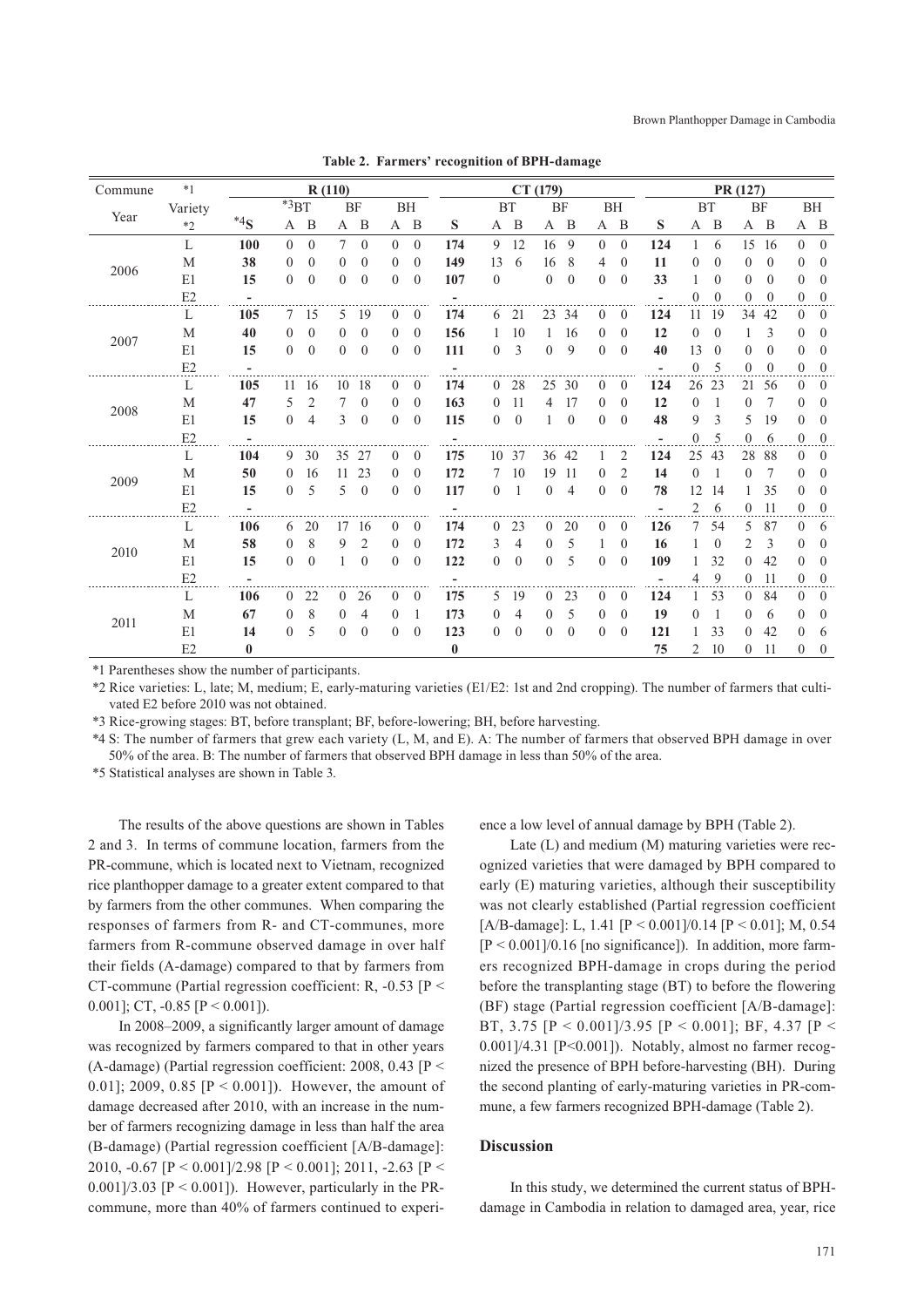| Independent variables |               | A-damage *1     | B-damage   |              |  |  |  |
|-----------------------|---------------|-----------------|------------|--------------|--|--|--|
|                       | <b>PRC *2</b> | Significance *3 | <b>PRC</b> | Significance |  |  |  |
| R-commune             | $-0.53$       | ***             | $-0.63$    | ***          |  |  |  |
| CT-commune            | $-0.85$       | ***             | $-0.62$    | ***          |  |  |  |
| PR-commune            |               |                 |            |              |  |  |  |
| L-varieties *4        | 1.41          | ***             | 0.14       | ***          |  |  |  |
| M-varieties           | 0.54          | **              | 0.16       |              |  |  |  |
| E-varieties           |               |                 |            |              |  |  |  |
| $BT * 5$              | 3.75          | ***             | 3.95       | ***          |  |  |  |
| <b>BF</b>             | 4.37          | ***             | 4.31       | ***          |  |  |  |
| <b>BH</b>             |               |                 |            |              |  |  |  |
| 2006                  |               |                 |            |              |  |  |  |
| 2007                  | 0.26          |                 | 1.39       | ***          |  |  |  |
| 2008                  | 0.43          | **              | 1.70       | ***          |  |  |  |
| 2009                  | 0.85          | ***             | 2.30       | ***          |  |  |  |
| 2010                  | $-0.67$       | ***             | 2.98       | ***          |  |  |  |
| 2011                  | $-2.63$       | ***             | 3.03       | ***          |  |  |  |
| R-commune*2010        |               |                 | $-1.29$    | ***          |  |  |  |
| R-commune*2011        |               |                 | $-0.89$    | ***          |  |  |  |
| CT-commune*2010       |               |                 | $-1.81$    | ***          |  |  |  |
| CT-commune*2011       |               |                 | $-1.97$    | ***          |  |  |  |
| Constant              | $-7.53$       | ***             | $-8.09$    | ***          |  |  |  |
| Sample size           |               | 14946           |            | 14946        |  |  |  |
| $Pseudo-R^2$          |               | 0.20            | 0.26       |              |  |  |  |

**Table 3. Relationship between brown planthopper (BPH) damage and each factor**

(Data were analyzed by logistic regression analysis)

\*1 Extent of damage: A-damage, BPH-damage in over 50% of the area; B-damage, BPH-damage in less than 50% of the area.

\*2 PRC: partial regression coefficient.

\*3 \*P<0.05, \*\*P<0.01, \*\*\*P<0.001

\*4 Rice varieties: L, late-maturing; M, mid-maturing; E, early-maturing.

\*5 Rice-growth stages: BT, before transplant; BF, before flowering; BH, before harvesting.

variety, and rice-growth stage. Severe BPH-damage might be more likely to be observed in the area (or specific provinces) of Cambodia near Vietnam. In comparison, the outbreak of BPH occurred in the southern part of Vietnam during 2007–2009, but decreased after 2010. The farmers in Cambodia recognized BPH-damage from 2008–2009, with this damage also recognized by Cambodian governmental officials as occurring since 2007. The recognition of BPH by both parties (officials and farmers) indicates that BPH occurrence in Cambodia was synchronized with that in the southern part of Vietnam; however, the relationship of BPH occurrence in the 2 countries requires validation.

BPH-migration depends on wind direction $14$ . In the Indochina peninsula, the prevailing wind tends to be southerly during the rainy season and northerly during the dry season respectively. From April to May, the harvesting of winter-spring crops starts in the southern part of Vietnam<sup>15</sup>, while the sowing of early-maturing varieties begins in Cambodia (Fig. 3). This season seems to influence the movement of BPH from the southern part of Vietnam to nearby areas of Cambodia, even though the population of BPH-migrants tends to vary annually. The farmers observed

damage to late and mid-maturing varieties at the growing stage pre- and post-transplanting, in around July to September (Tables 2, 3). These observations indicated that high BPH population densities occurred in the fields of late and mid-maturing varieties before the flowering stage. In Southeast Asia, the life cycle of BPH is completed in 3–4 weeks<sup>10,11</sup>; hence, the population of early-maturing varieties might increase when late and medium maturing varieties are planted. BPH might initially inhabit early-maturing varieties in the harvested fields of dry-season crops or migrate from elsewhere such as the southern part of Vietnam; however, the source area of migrants requires identification to implement efficient control.

Understanding the relationship between BPH occurrence in Vietnam and Cambodia and determining the source area from which BPH migrate are expected to help facilitate efforts to effectively control BPH populations in the Mekong Delta area.

#### **Acknowledgments**

We thank Drs. Preap Visarto of the GDA and Ho Van